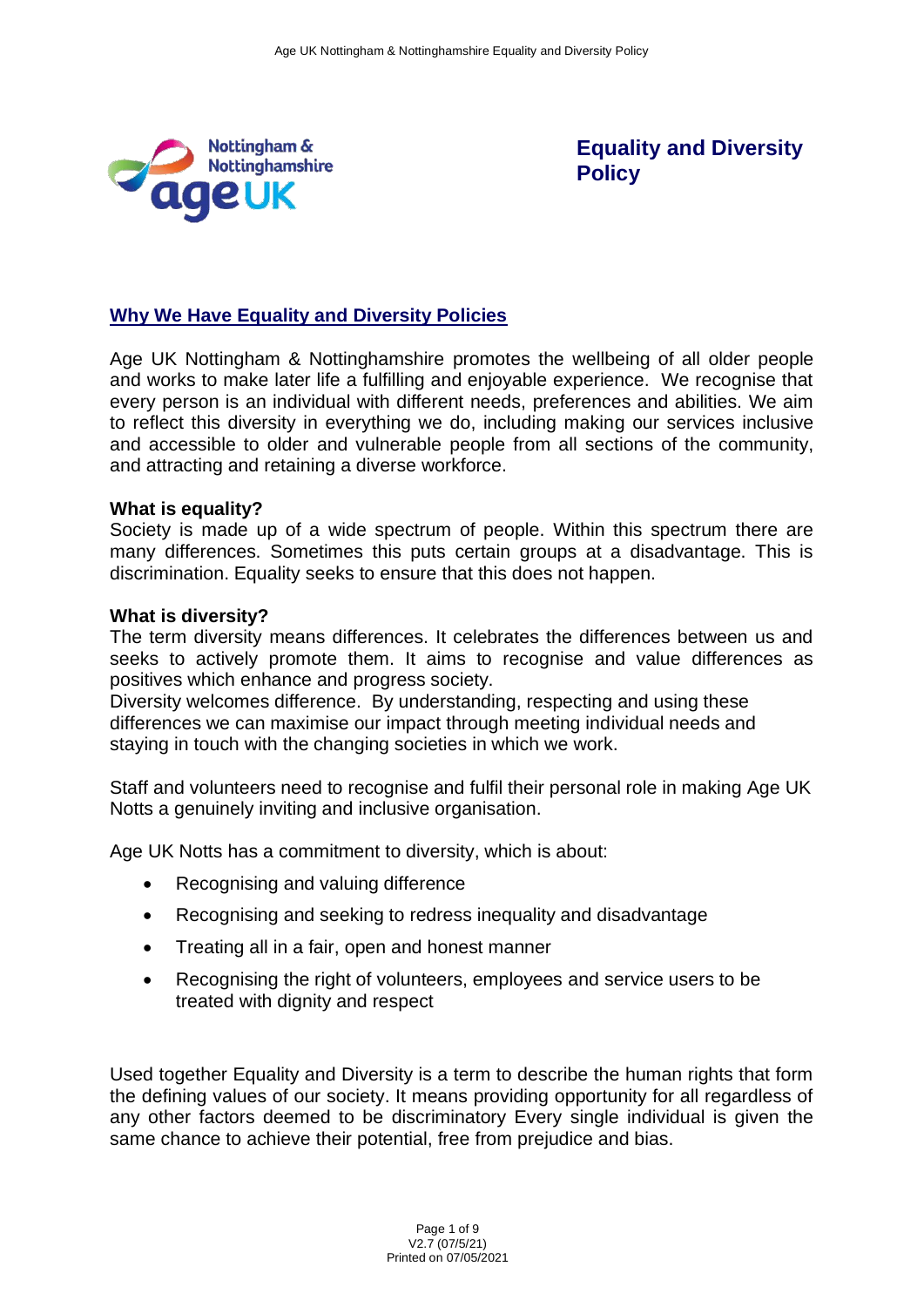Age UK Notts aims to treat people fairly, with respect and with dignity. We will not tolerate discrimination, victimisation or harassment. We aim to value differences positively. Age UK Notts believes that harnessing different life experiences, attributes and contributions will make Age UK Notts a more effective organisation and a better place to work.

Age UK Notts is committed to Equality and Diversity. Our principles state that Diversity is valued in all that we do, and that Ageism is unacceptable.

Our Policy Statement is a statement of intent. Our organisation is publicly committed to doing something practical and visible about Equality and Diversity. Responsibility for promoting, implementing and reviewing our policy rests first with the Board of Trustees who have delegated day-to-day responsibility to the Chief Executive. All trustees, staff, volunteers, communities, contractors and suppliers whether permanent or temporary will be expected to play their part in seeking to ensure that the policy is adhered to in their appropriate areas of responsibility and influence. Decisions relating to customers and communities will be based on business-related criteria only and any irrelevant information will not form part of the process.

Our ongoing objectives are:

- 1. To increase and maintain awareness throughout the organisation of the needs of diverse groups.
- 2. To have a workforce that positively represents the local community
- 3. To remove barriers in a number of areas, for example, identifying physical barriers to people with disabilities by undertaking access audits to future properties and event venues and to make those adaptations we can to make them more accessible to staff, volunteers, customers and users of our services.
- 4. To keep under review our recruitment procedures and employment terms and conditions to ensure that they fully reflect our policy.
- 5. To examine whether there is a need to encourage recruitment of staff and volunteers from diverse groups.
- 6. To examine our services and activities to ensure that they reflect the needs of people facing disadvantage.
- 7. To ensure that no member of staff, or volunteers, or the Board of Trustees, or customers or the users of our services experiences any form of discrimination.

# **THE EQUALITY ACT 2010**

The Equality Act 2010 harmonises and replaces previous legislation (such as the Race Relations Act 1976 and the Disability Discrimination Act 1995). The act covers the same groups that were protected by existing equality legislation and also extends some protections to characteristics that were not previously covered. These are now called 'protected characteristics' and are listed below:

- ➢ Age
- ➢ Disability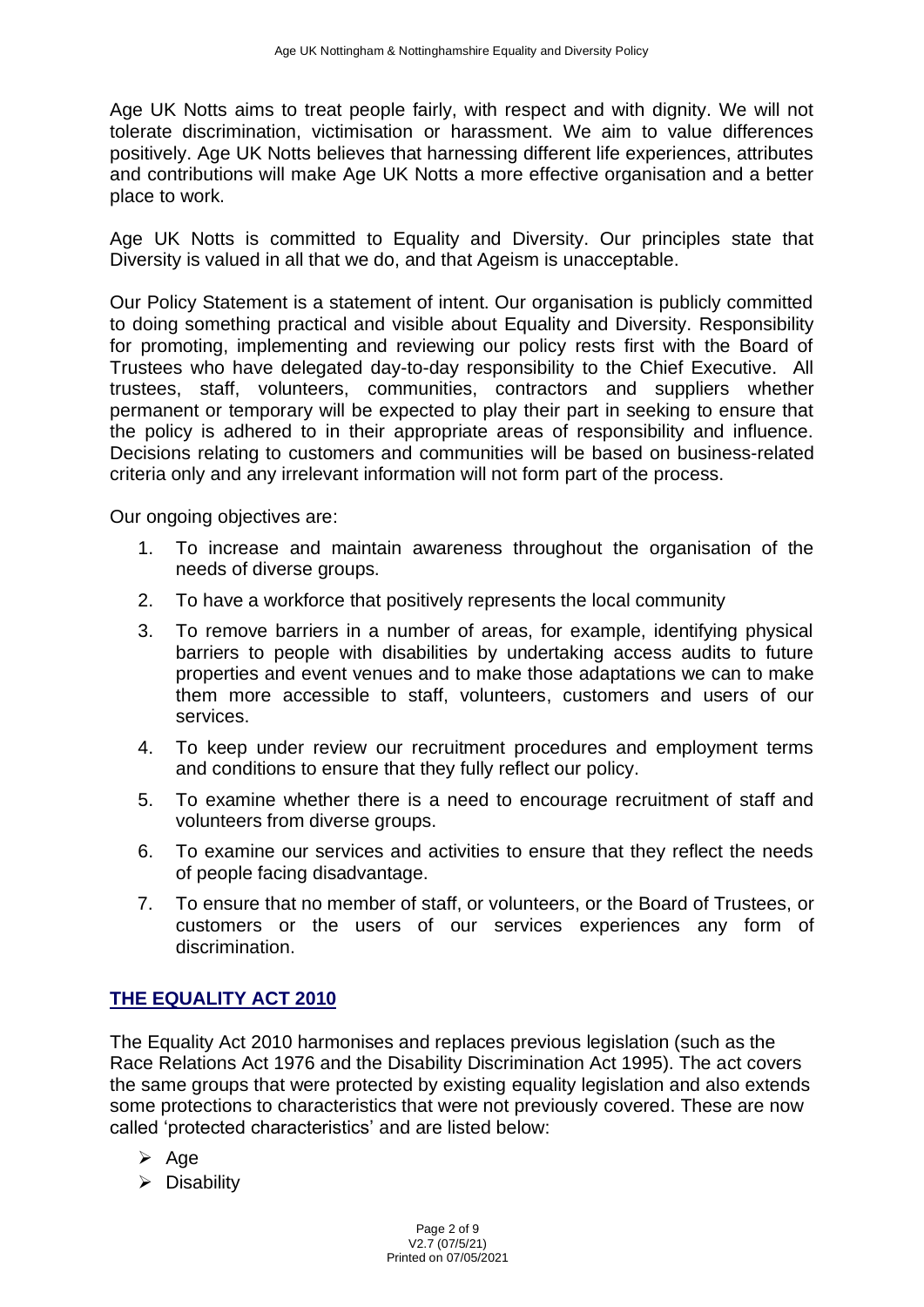- ➢ Gender reassignment
- ➢ Marriage and Civil Partnership
- $\triangleright$  Pregnancy and maternity.
- ➢ Race
- ➢ Religion or belief
- ➢ Sex
- ➢ Sexual orientation

The Act also strengthens particular aspects of equality law, and defines different types of discrimination:

- $\triangleright$  Direct discrimination
- ➢ Indirect discrimination
- ➢ Harassment
- ➢ Victimisation

Age UK Notts is proud to uphold the principles contained within the Equality Act 2010. For further information on Equality Act please visit **[Equality Act 2010: guidance -](https://www.gov.uk/guidance/equality-act-2010-guidance)** [GOV.UK \(www.gov.uk\)](https://www.gov.uk/guidance/equality-act-2010-guidance).

Age UK Notts is committed to:

- $\triangleright$  Equality of opportunity
- $\triangleright$  Tackling discrimination and disadvantage
- ➢ Tackling harassment and intimidation
- ➢ Making its workforce and the organisation as a whole, more representative of the diverse communities that make up Nottingham and Nottinghamshire
- ➢ Encouraging other organisations to adopt similar policies on Equality and **Diversity**

Age UK Notts will not tolerate less favourable treatment on the grounds of any protected characteristic, nor on the grounds of responsibility for dependents, trade union or political activities, criminal record, place of residence, health status or any other reason which cannot be shown to be justified. Age UK Notts believes that discrimination is wrong and should be actively opposed. Discrimination denies human dignity, a freedom for people to be themselves, and a place in a free society.

We will ensure all older and vulnerable people, Trustees, volunteers, employees and the public are treated fairly and consistently without discrimination.

Age UK Notts is primarily committed to the welfare of older people and to maintaining their individual dignity and their value to society. The Charity is also committed to policies of Equality and Diversity in service delivery and in employment practices and will not accept discrimination in its work with and for older people.

1. The organisation will seek, therefore, to encourage diversity in its management and employment practices, and through its relationships with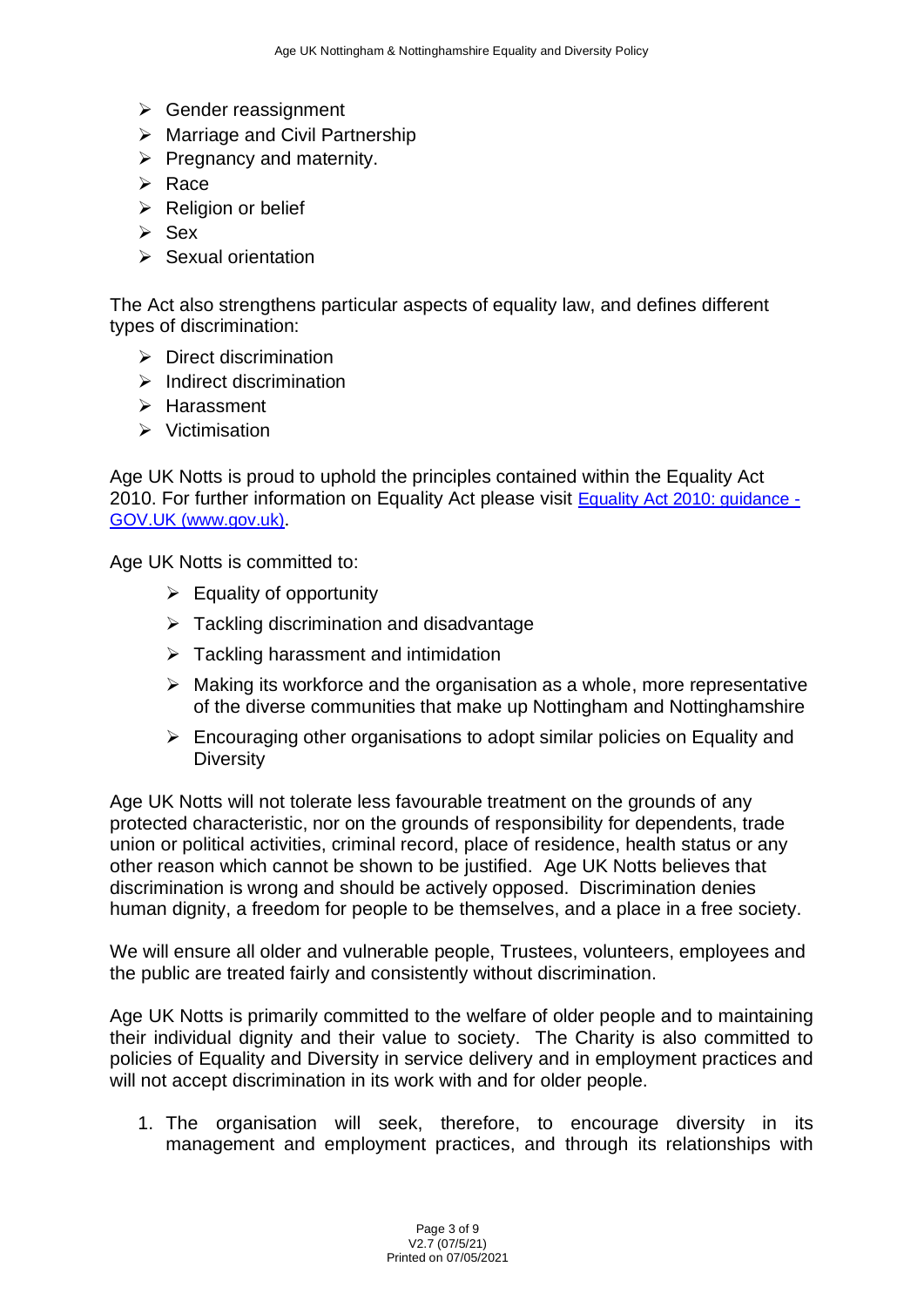contractors and suppliers, by taking account of the effects of discrimination, and by actively encouraging others to do the same.

2. Age UK Notts demonstrates its commitment to these statements by adopting a policy of Equality and Diversity which will be reviewed annually and, when necessary, revised.

# **CODE OF PRACTICE**

### **A. Provision of Services**

Age UK Notts aims to deliver services throughout Nottingham and Nottinghamshire to older and vulnerable People who need them, without discriminating against, stigmatising or patronising them. Every service user will be treated in a professional manner, with courtesy and respect.

Users of our services and those who take part in our activities will be informed that Age UK Notts is committed to an Equality and Diversity Policy so that:

- They will know a policy exists and a copy is available so as to quide all members of the organisation and others to share the commitment and code of practice of Equality and Diversity.
- All who come into contact with Age UK Notts will know the standards that we are trying to achieve and have the opportunity to assist us in trying to achieve them.
- They will know they have the right to complain if they feel these standards are not being adhered to or are dissatisfied with the service provided to them.

Age UK Notts will make sure that our services meet the needs of our diverse communities by involving communities in identifying their needs and by seeking to meet these needs.

Age UK Notts will develop services to make sure there is take up by all communities and particularly those groups facing disadvantage and discrimination. We will do this by:

- **•** Providing information in plain English and use methods other than written documents to present information as appropriate.
- Offering information in accessible formats.
- **EXP** Access interpretation, translation and sign language services as appropriate.

### **B. Recruitment and Selection**

Age UK Notts recognises that the community consists of a diverse population of people. This diversity consists of visible and non-visible differences. We believe that harnessing the differences will create a productive environment in which everyone feels valued, where their talents are being fully utilised and in which organisational goals are met.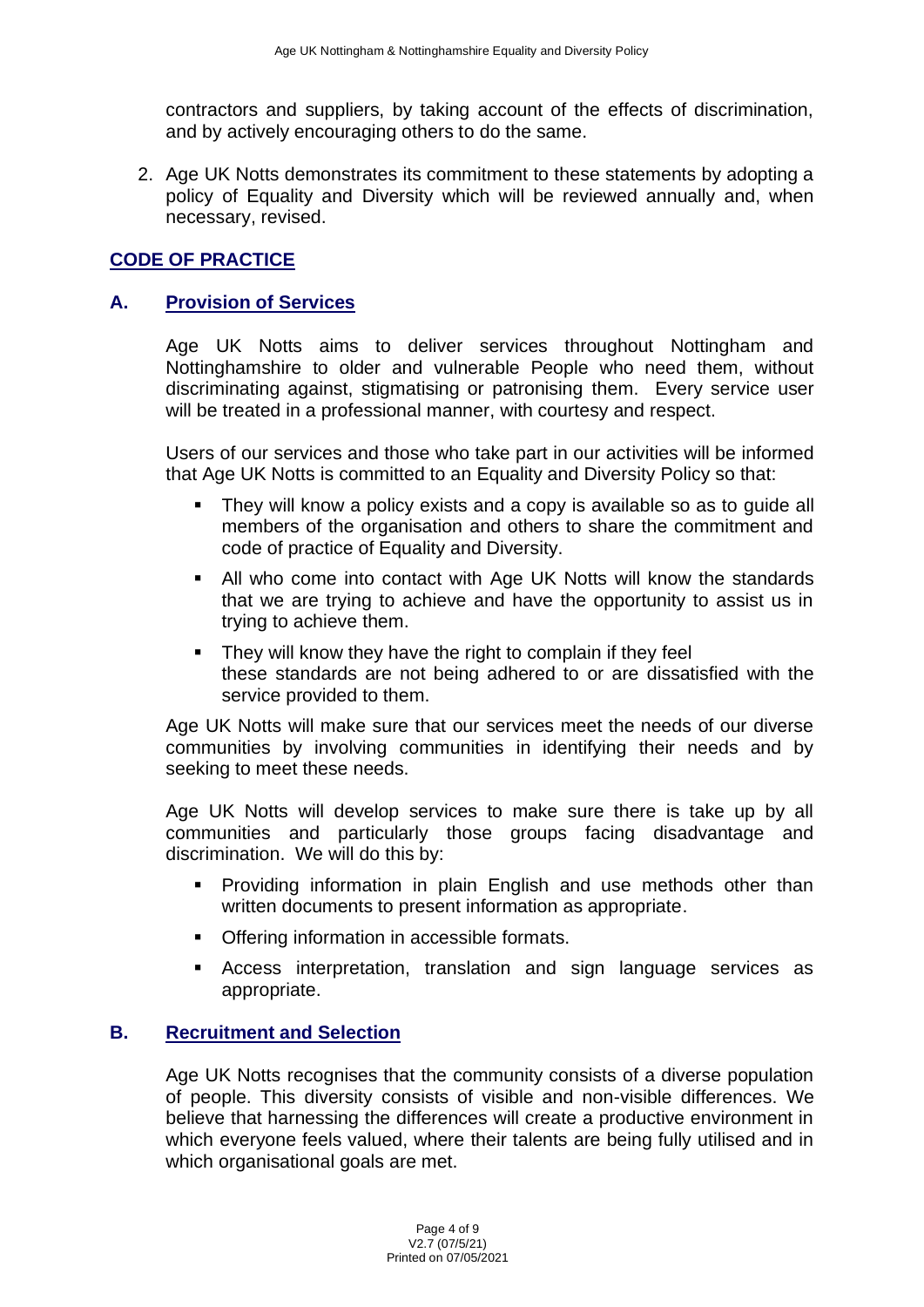Age UK Notts will ensure that recruitment practices fulfil the requirement of the equality and diversity policy.

All posts will have a job description and person specification, which will contain essential and desirable skills, qualifications and experience. Person specifications will only contain details, which are required.

All applicants for posts will be treated strictly on merit.

As an exception posts targeted at specific groups of people will be exempted, as allowed by legislation.

Every effort will be made to make provision for staff and volunteers with a disability through reasonable adaptations.

All staff and Board of Trustees involved in recruitment and selection will be briefed on the requirements of an equal opportunities interview.

The format for interview will be agreed before it takes place and will remain constant for all interviews for the position.

All enquiries for posts will receive a copy of this policy and statement with the information provided; they will be questioned on their understanding of the issues and the practical implications of having a policy.

All application packs will include a section for equality and diversity monitoring, the information will be individually confidential but used for assessing recruitment and advertising practices after each post is advertised by individual managers or the Human Resources department. All posts will be widely and publicly advertised.

The Chief Executive, or appointed person, will be responsible for vetting, in confidence, applicants for sensitive posts; this may include Disclosure & Barring Service checks.

Reasons for decision to appoint or not will be noted and kept for at least six months.

All recruitment adverts will carry the statement "Age UK Nottingham & Nottinghamshire promotes equality and diversity".

Posts which are deemed suitable will be advertised as available for job share. Job shares may also be available to staff in suitable posts on request, and providing that a suitable job sharer may be recruited.

# **C. Recording and Monitoring of Recruitment and Staff**

As stated in Section B, all application packs will include a section for equality and diversity monitoring, where the information will be individually confidential but used for assessing recruitment and advertising practices.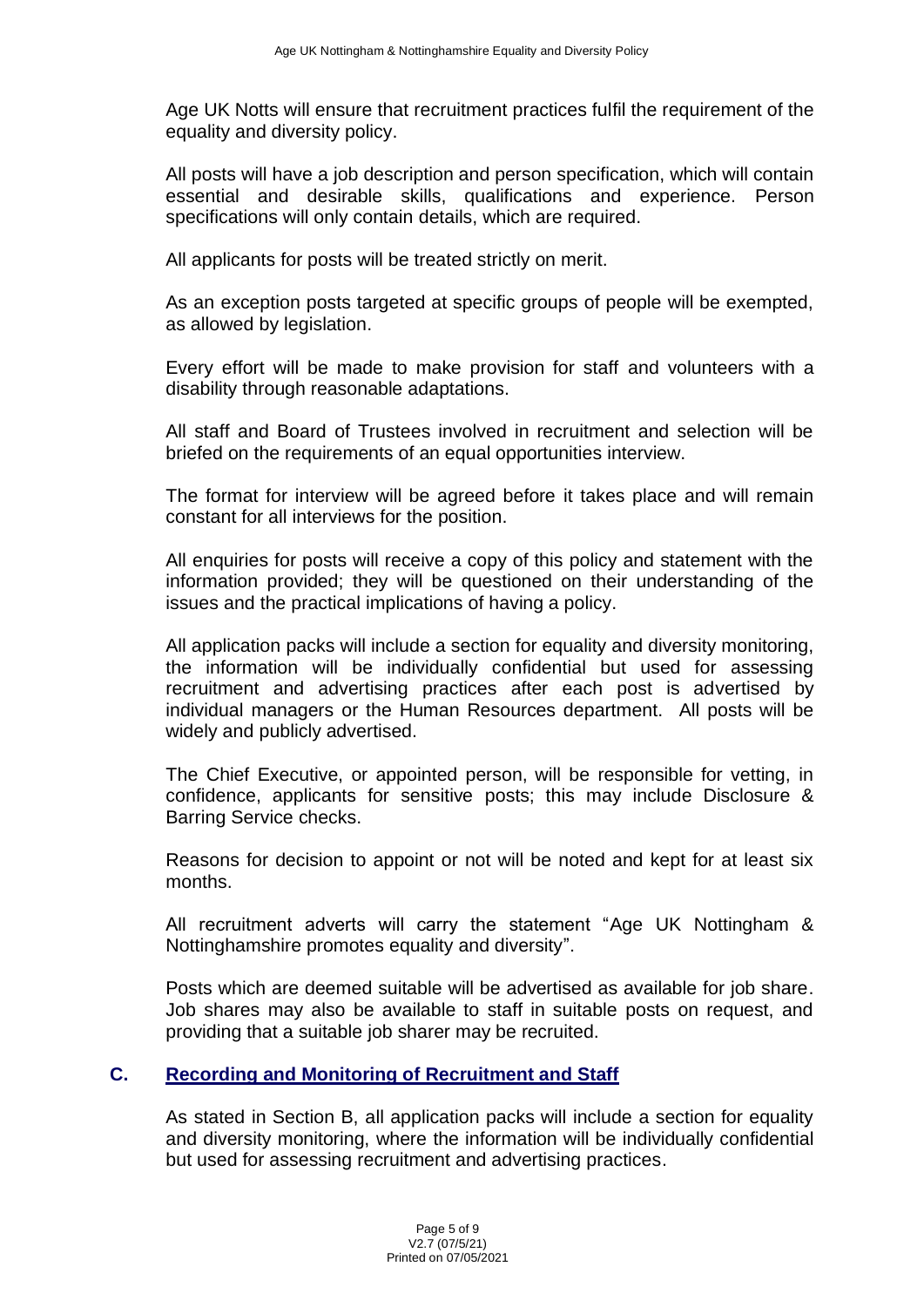When new staff join the Charity, they will also be asked to complete a form for equality & diversity monitoring (on a voluntary basis). This information is stored in Staff Personnel files and electronically via database on their Personnel Record (in a separate, restricted access section).

The monitoring information collected in regards to recruitment applicants is anonymous and kept separate from application forms, so no individual protected by the Act could be identified. In regards to the gender identity of staff, this is seen only by the Human Resources department and not included in the Diversity monitoring information stored electronically.

Age UK Notts is aware that transgender monitoring is a very sensitive area and opinion continues to be divided on this issue. Many transgender people are bullied, harassed and marginalised, and could be very negatively affected by disclosure of their status. However, Age UK Notts feels that without gathering some form of evidence it may be difficult to monitor the impact of policies and procedures on transgender people. By including transgender information on our recruitment monitoring forms it is hoped Age UK Notts is sending a strong signal to transgender people that their needs are being considered. We feel that failing to include a question about transgender could lead transgender people to believe that Age UK Notts is not a welcoming environment, which is not the case.

Monitoring information will always be detached from job application forms and will not be used to decide who is shortlisted or appointed. Monitoring information data will not be handled by shortlisting panels.

Age UK Notts takes a zero tolerance approach to discrimination of any kind.

Anonymised reports on recruitment monitoring will be provided. Monthly reports on employee diversity information will be provided to the Board.

# **D. Induction and Training & Development**

The Board of Trustees, staff and volunteers need to recognise and fulfil their personal role in making Age UK Notts a genuinely inviting and inclusive organisation. Age UK Notts will ensure that all staff and volunteers know about the Equality and Diversity policy and their responsibilities within it, via their induction and also by providing continuing communications and training to achieve this.

All staff and volunteers will undertake mandatory training to increase their understanding of and commitment to diversity. Individuals will undergo such training as part of their initial induction to the Charity, and will subsequently have regular refresher training on diversity to ensure their continued awareness.

# **E. Condition of Service**

All members of the Board of Trustees, staff and volunteers will be required to adhere to the Equality and Diversity Policy.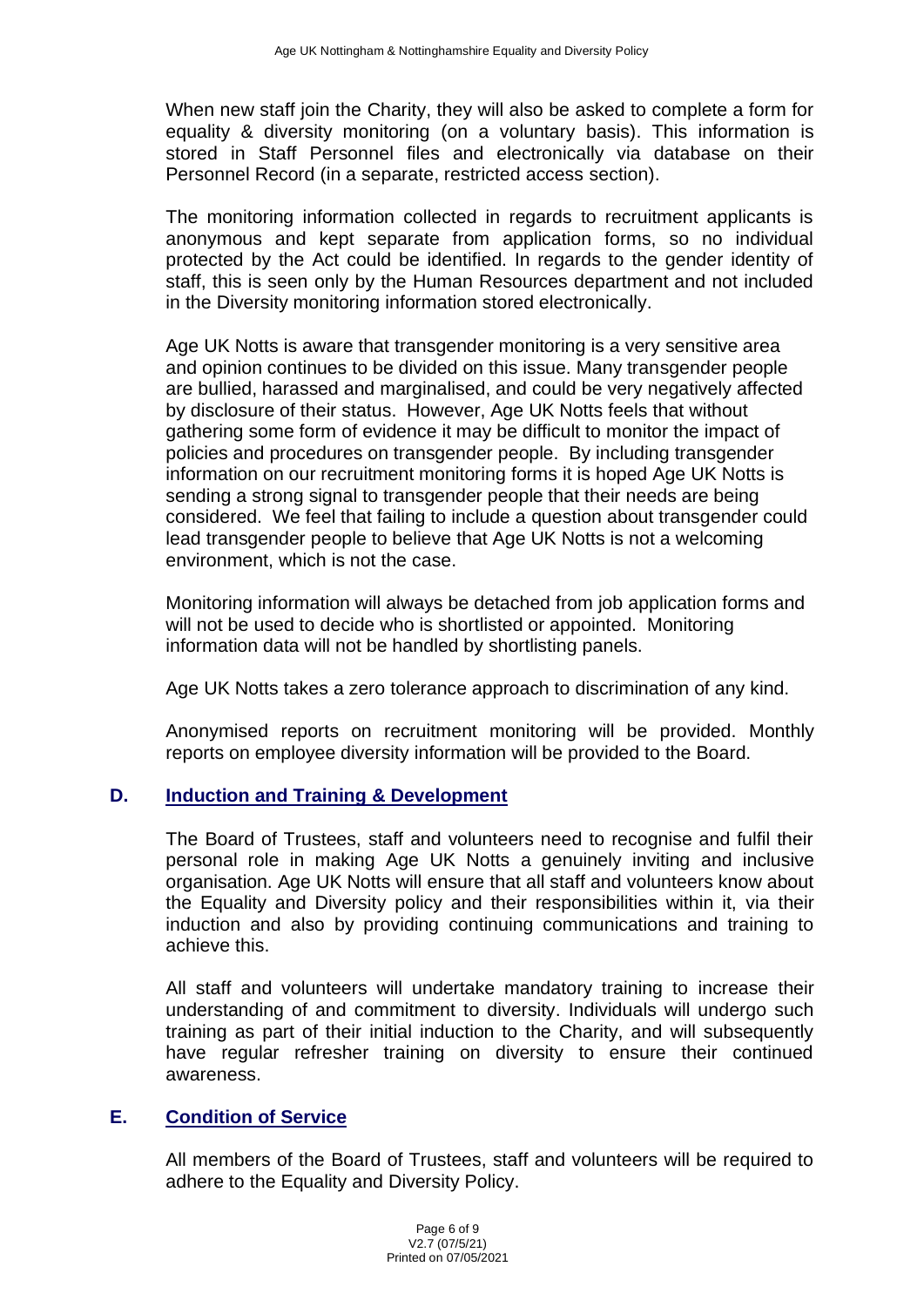Harassment of any kind (specifically in the areas covered by the policy) will be considered a disciplinary offence. Harassment may involve derogatory and discriminatory remarks, ridicule, unwanted physical contact, demands for favours, or physical assault; staff members, volunteers or anyone connected with the organisation could be liable for dismissal for gross misconduct and any trustee or volunteer found to have breached this policy will be asked to resign. Harassment of any kind is breach of this policy; it could be construed as gross misconduct and would be liable to dismissal if the case is proven. **See also separate policy on dealing with Harassment within Age UK Notts.**

# **F. Recording and Monitoring of Service Provision**

In addition to Section C. – Recording and Monitoring of Recruitment & Staff, Age UK Notts will monitor and review the take up of the service, where appropriate records are kept of actions and decisions by trustees, staff and volunteers.

Monitoring will be carried out on the basis of age, sex, marital status, ethnic background, disability, religion/belief, sexual orientation, caring responsibilities and place of residence. Monitoring will be on a voluntary basis, using categorisations.

An annual report on monitoring will be provided.

### **G. Responsibilities**

The Board of Trustees has the ultimate responsibility to provide, implement and review the policy. It is the responsibility of trustees, staff and volunteers to promote the policy by ensuring that Age UK Notts's activities promote equality and diversity. Age UK Notts will take steps to ensure material is not displayed which offends against the principals of this policy.

### **H. Responsibilities of the Chief Executive**

The Chief Executive, or appointed representative, holds the day to day responsibility for ensuring that the policy is implemented and, in the first instance, for dealing with or taking action on disciplinary offences.

The Chief Executive will be responsible for reporting information obtained through monitoring to the Board, as outlined in "recording and monitoring of service provision".

#### **I. Hate Crime**

The Association of Chief Police Officers and the Crown Prosecution Service have agreed a common definition of hate crime: "Any criminal offence which is perceived by the victim or any other person, to be motivated by hostility or prejudice based on a person's race or perceived race; religion or perceived religion; sexual orientation or perceived sexual orientation; disability or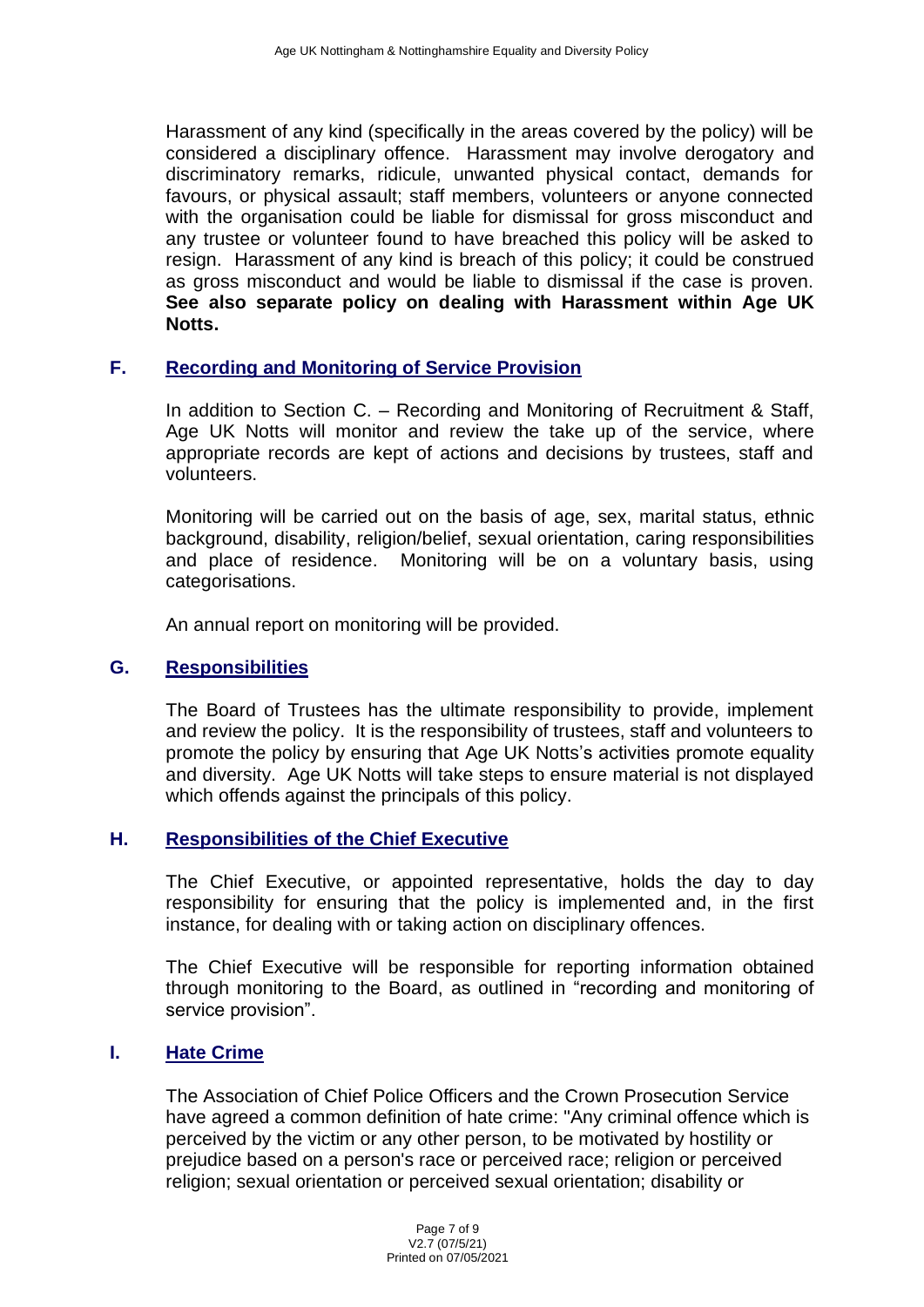perceived disability and any crime motivated by hostility or prejudice against a person who is transgender or perceived to be transgender" Nottinghamshire Police has also committed to record as hate offences incidents targeted against women (i.e. misogyny) and against alternative cultures, like 'goths'. In some ways these definitions are not important, whoever you are you should be treated with respect and where you have been the victim of a crime our aim is to support you appropriately.

Reporting a Hate Crime or Hate Incident

- ➢ **In an emergency dial 999**
- ➢ For less urgent reporting, call **Nottinghamshire Police** on 101 to speak to trained officers in confidence
- ➢ **Crimestoppers** will take your call in confidence on 0800 555111 if you wish to remain anonymous

#### ➢ **[You can report online to True Vision](http://www.report-it.org.uk/home)**

You may also want to discuss your experience with a community organisation or public body if you are uncomfortable going straight to the police. Some organisations and individuals such as Victim Support have received training and may be able to give you advice or they may simply help you to report to the police online on the [True Vision site.](http://www.report-it.org.uk/home)

#### **Related Policies:**

Training and Development Policy Safeguarding Policy Pension Policy Bullying & Harassment Policy Absence Management Policy Recruitment of Ex-Offenders Policy Charging Policy Older People Involvement Policy Recruitment & Selection Procedure Adoption Leave and Pay Policy Maternity Leave and Pay Policy Parental Leave Policy Paternity Leave and Pay Policy Flexible Working Hours Policy Volunteering Policy Smoking Policy Religion in the Workplace Policy